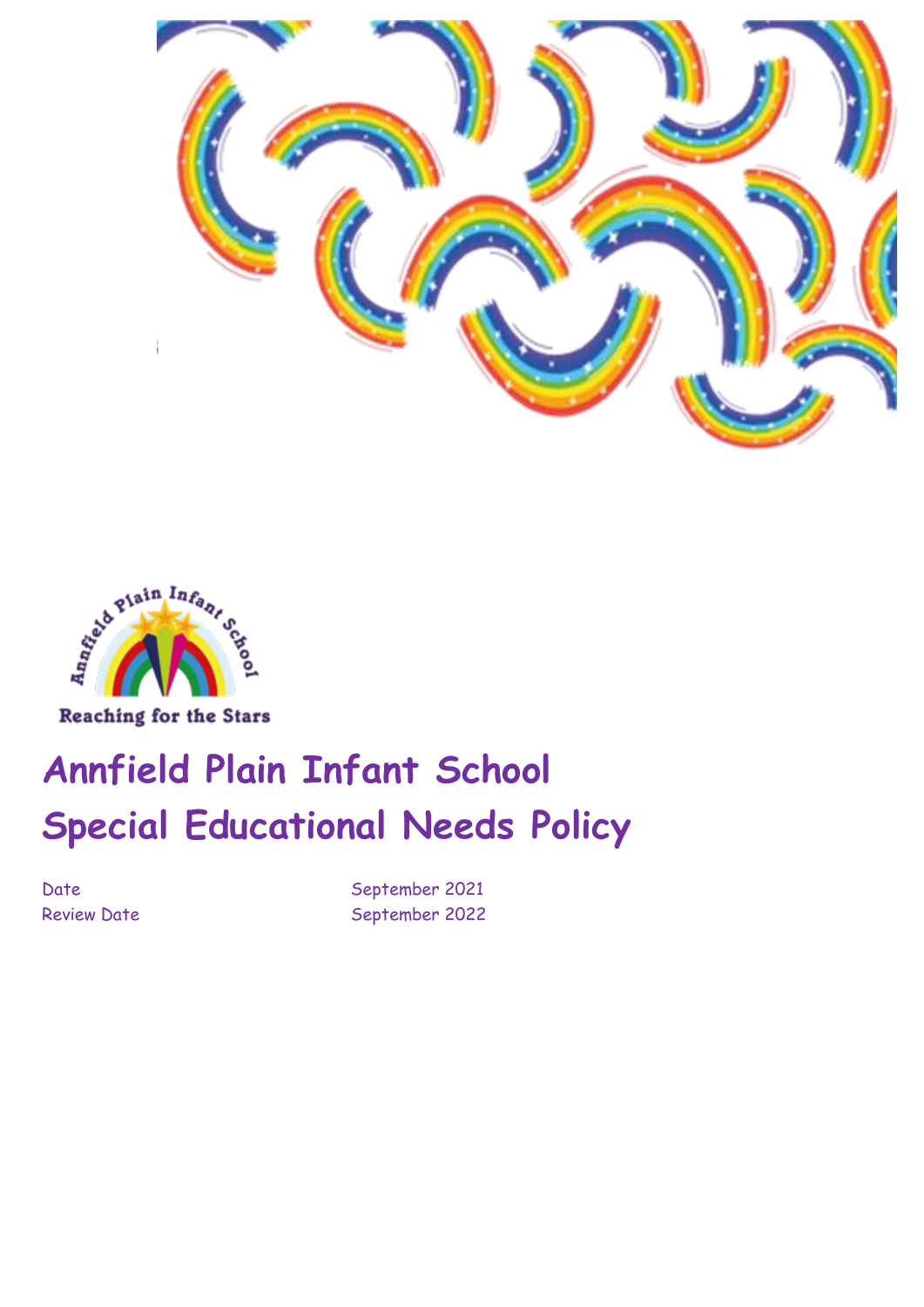**This policy should be read in conjunction with The Code of Practice, The SEND Information Report and the following:** 

- **Equality Objectives**
- **Accessibility Plan**
- **Assessment for Learning**
- **Anti-Bullying Policy**
- **Medical Needs Policy**

# **1.DEFINITIONS**

# **Definition of Special Educational Needs and Disability (SEND):**

For the purposes of this policy we have used the term Special Educational Needs as defined by the Special Educational Needs and Disability Code of Practice 0-25 implemented in September 2014.

A child or young person has SEN if they have a learning difficulty or disability which calls for special educational provision to be made for him or her (Code of Practice D.F.E 2014) A child of compulsory school age has a learning difficulty or disability if he or she;

a) has a significantly greater difficulty in learning than the majority of pupils of the same age; or,

b) has a disability which prevents or hinders him or her from making use of facilities of a kind generally provided for others of the same age in mainstream schools.

Special educational provision which meets the needs of children and young people with SEN includes:

• High quality teaching that is differentiated and personalized to meet the individual needs of the majority of children and young people. Some children and young people need educational provision that is additional to or different from this. This is special provision under Section 21 of the Children and Families Act 2014.

# **2. RATIONALE**

Annfield Plain Infants is an inclusive school, catering for a wide range of SEND, including pupils with:

- Communication and interaction needs
- Cognition and learning needs
- Social, emotional and mental health difficulties
- Sensory or physical needs

Our school welcomes all children and values them as individuals, treating them equally and with respect. We believe that all children have the right to have their own particular needs recognised and addressed in order to achieve success. We believe that all teachers are teachers of children with SEN and it is therefore a whole school responsibility to ensure that these children's needs are addressed. Through staff working together as a team, and in partnership with pupils and their parents, we strive to ensure that the following aims are met.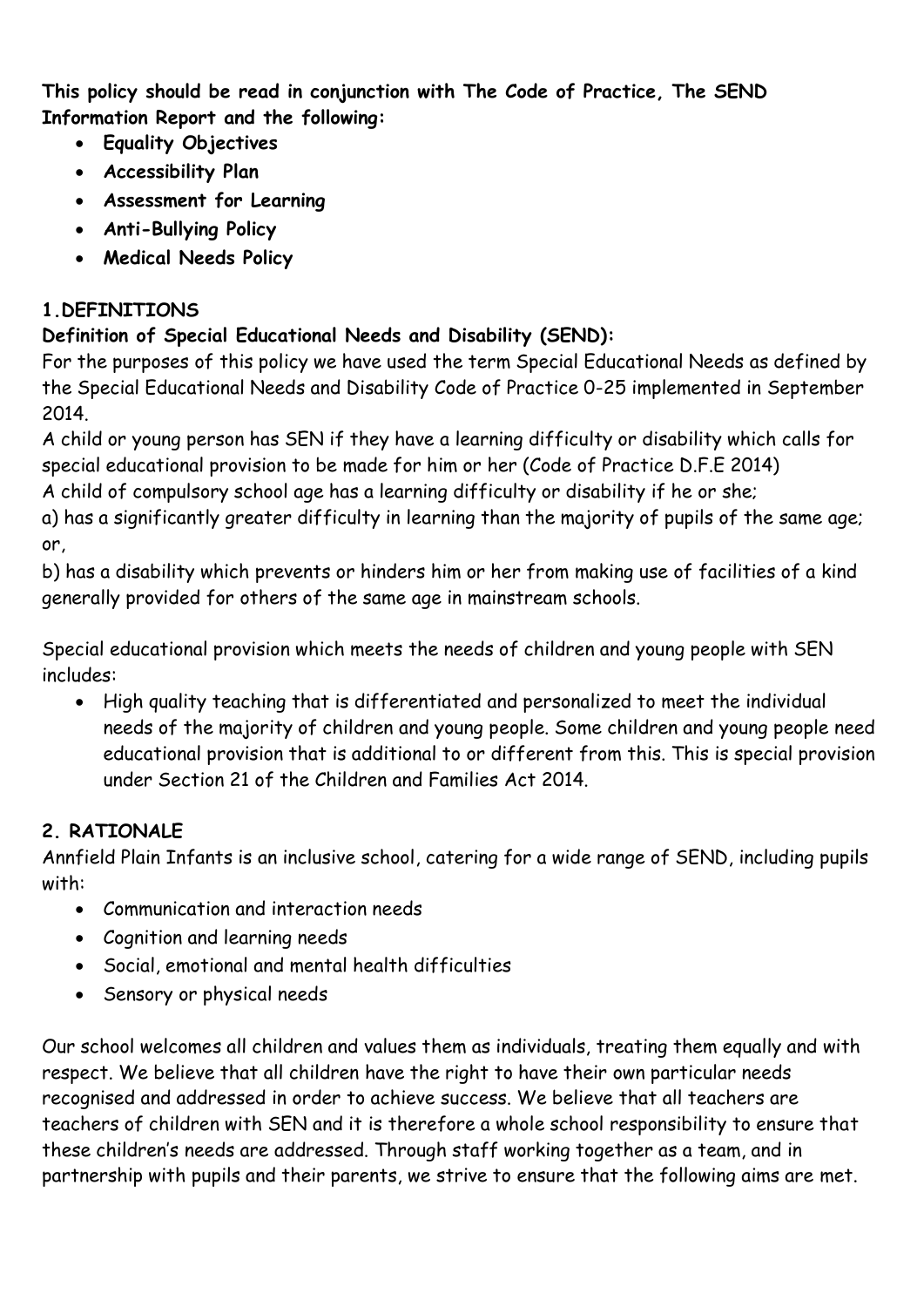We place a great deal of value on the role of the parent/carer. We understand that it can be difficult in some cases for parents to deal with the fact that their child has additional needs and we are particularly sensitive in the early stages when a child is first identified. We aim to reassure parents/carers and clarify issues/information for them throughout the SEN process. We recognise that parents hold key information and have knowledge and experience to contribute to the shared view of their child's needs and the best ways of supporting them. All parents of pupils with Special Educational Needs will be treated as partners and supported to play an active and valued role in their pupil's education. We will also keep parents/carers well informed about their child's special needs and invite them to all review meetings.

#### **Aims**

- To follow the guidelines set out in the SEN Code of Practice:
- To ensure that all pupils have equal access to a broad, balanced curriculum, which is differentiated to meet individual needs and abilities;
- To identify children with SEN as early as possible and plan a program of support and intervention to address their needs;
- To regularly track the progress of children with SEN through the school tracking systems, review meetings, lesson observations and provision maps and support plans;
- To provide good quality and regular training for staff in relevant areas of SEN;
- To evaluate the impact of staff training and provision/intervention programs;
- To develop good relationships with parents/carers to ensure pupils with SEN are supported well both at home and at school;
- To ensure that all staff working with SEN children are clear about their roles;
- To ensure that the SEN budget is used appropriately to fund high quality resources for children with Special Educational Needs.
- To work effectively with a range of other external agencies;
- To make good links with other mainstream primary schools, secondary schools, and special schools.

# **3. ROLES AND RESPONSIBILITIES**

Provision for pupils with special educational needs is a matter for the school as a whole. **Governing Body** 

The Governing body will have the following responsibilities. They will:

- Appoint a governor with specific responsibility for SEN;
- Have regard to the SEND Code of Practice and should oversee the implementation of the reform and provide strategic support to the head teacher
- Publish information on the school's website about the implementation of the governing body's or the proprietor's policy for pupils with SEN
- Ensure that there is a qualified teacher designated as SENCO
- Co-operate generally with the local authority including in developing the local offer and when the school is being named in an EHC plan.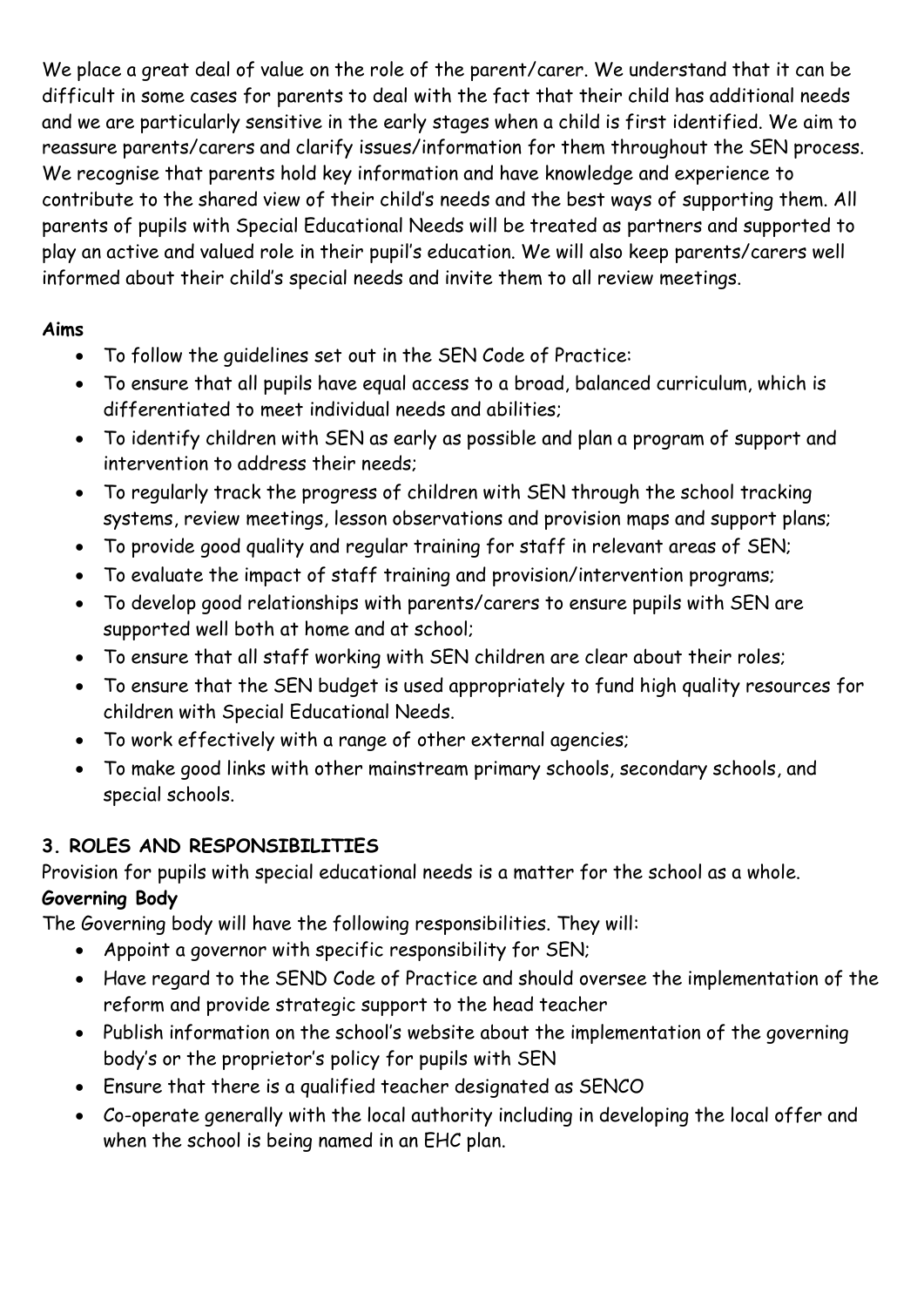- Ensure that arrangements are in place in schools to support pupils at school with medical conditions.
- Publish information about the arrangements for the admission of disabled children, the steps taken to prevent disabled children being treated less favourably than others, the facilities provided to assist access of disabled children, and their accessibility plans.
- Ensure that all governors are aware of the school's SEN provision including the deployment of funding, equipment and personnel.

#### **The Head Teacher**

The head teacher will have the following responsibilities. They will;

- Take overall responsibility for implementing the code of practice.
- Ensure that the SENCO has adequate time to carry out duties and is able to influence strategic decisions about SEN
- Ensure the wider school community understands the implications of SEN provision for whole school improvement (from governors to classroom teachers and teaching assistants).
- Put in place arrangements to ensure parents are regularly engaged in discussions about the progress of their child (at least three times a year).
- Ensure a process is in place for involving parents and young people in reviewing provision and planning for those currently on school action/plus and any newly identified pupils with SEN
- Report to the Governing Body how resources are deployed to meet provision.

# **The Special Educational Needs Co-ordinator (SENCO) is Mrs Katherine Clayson**

The role of the SENCO includes;

- Oversee day to day operation of school's SEN policy;
- Co-ordinating provision for children with SEN;
- Overseeing SEN support plans and ensuring teachers and support staff work closely with parents/carers to follow a graduated approach to SEN Support;
- Advise on use of delegated budget/other resources;
- Liaise with parents of children with SEN;
- Maintain links with other education settings and outside agencies;
- Liaise with potential next providers of education;
- Work with Head and Governors on Equality Act; and
- Ensure that SEN records are up to date
- Contribute to the in-service training of staff

#### **Class Teachers**

Class teachers have the following responsibility to

- Provide 'Quality First Teaching' and a graduated approach of assess, plan, do, review.
- Focus on outcomes for the child. Be clear about the outcome wanted from any SEN support.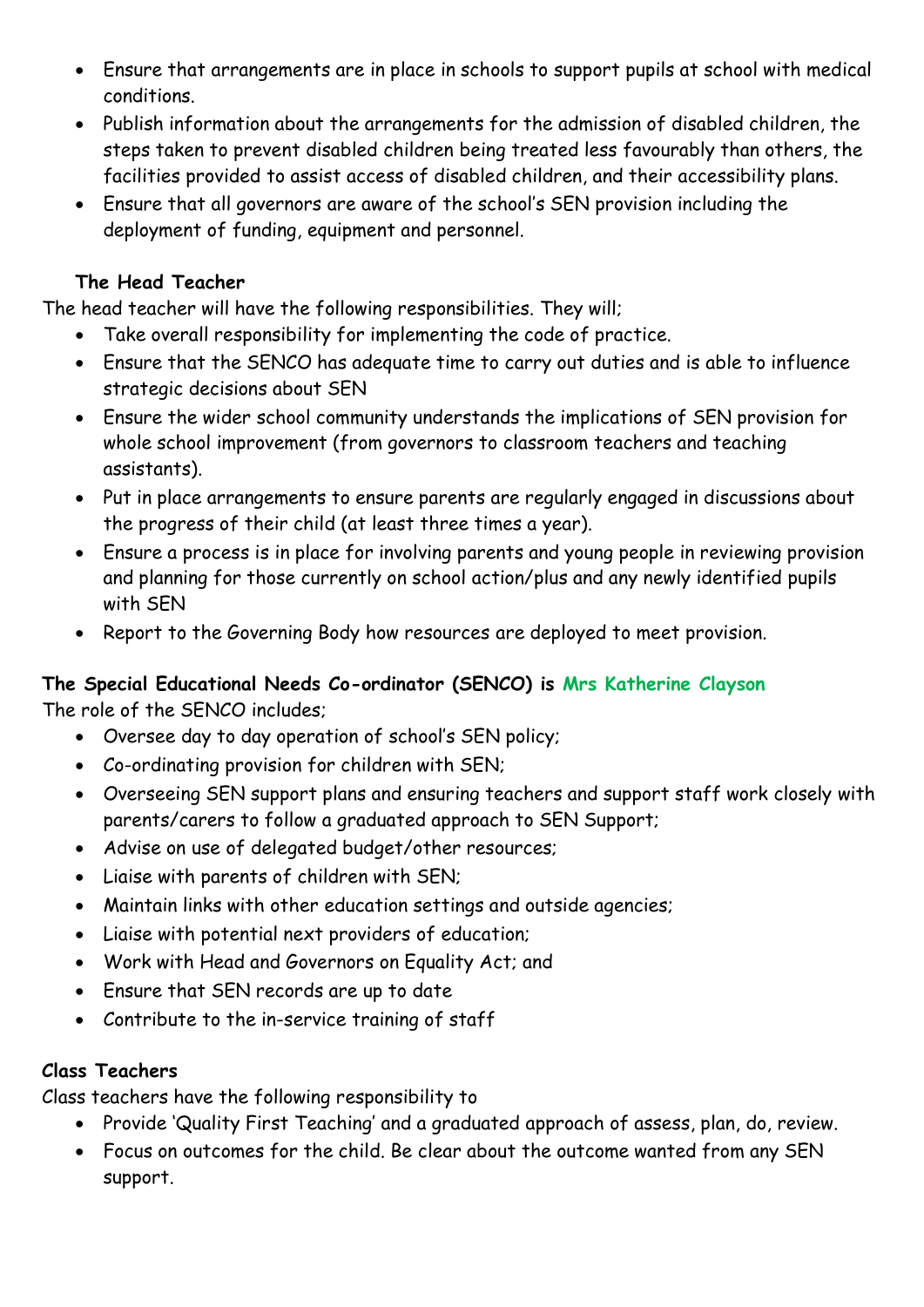- Be responsible for meeting special educational needs; Use the SENCO strategically to support the quality of teaching, evaluate the quality of support and contribute to school improvement.
- Have high aspirations for every pupil; Set clear progress targets for pupils and be clear about how the full range of resources are going to help reach them.
- Work in partnership with pupils and parents/carers in planning and reviewing progress, seek their views and provide regular updates on progress.

#### **SEN Support Staff**

Class teachers work with SEN support staff to plan effective provision for pupils with SEN. Effective liaison between support staff and class teachers is essential to ensure planned activities are linked to targets set out in support plans.

- LSA/TAs are part of the whole school approach to SEN working in partnership with the class teacher and the SENCO to deliver pupil progress and to narrow gaps in performance.
- The support they give should be focused on the achievement of specific outcomes within the graduated approach to SEN support agreed with parents in the context of high quality teaching overall.
- LSA/TAs can be part of a package of support for the individual child but should never be a substitute for the teacher's involvement with that child.

#### **4. Identification of SEN**

Through their discussions, observations, assessments and data analysis the SENCOs. class teachers and support staff will identify any children who appear to have SEN. Children with SEN may also be identified by outside agencies and organisations. Parents and carers may also inform the SENCOs or teaching staff of any concerns and possible Special Educational Needs. When a child is identified as having SEN they will be placed on the SEN register as SEN Support.

#### **SEN Support**

When a class teacher or the SENCOs identify a child with Special Educational Needs, the class teacher will provide interventions through 'Quality First Teaching' that are additional to those provided as part of the school's usual differentiated curriculum. The triggers for SEN support are that, despite receiving quality first teaching the child;

- continues to make little or no progress in specific areas over a long period;
- continues working at National Curriculum levels substantially below that expected of children of a similar age;
- continues to have difficulty in developing literacy and mathematical skills;
- has emotional difficulties which substantially and regularly interfere with the child's own learning or that of the class group.
- has sensory or physical needs, and requires additional specialist equipment or regular advice or visits by a specialist service;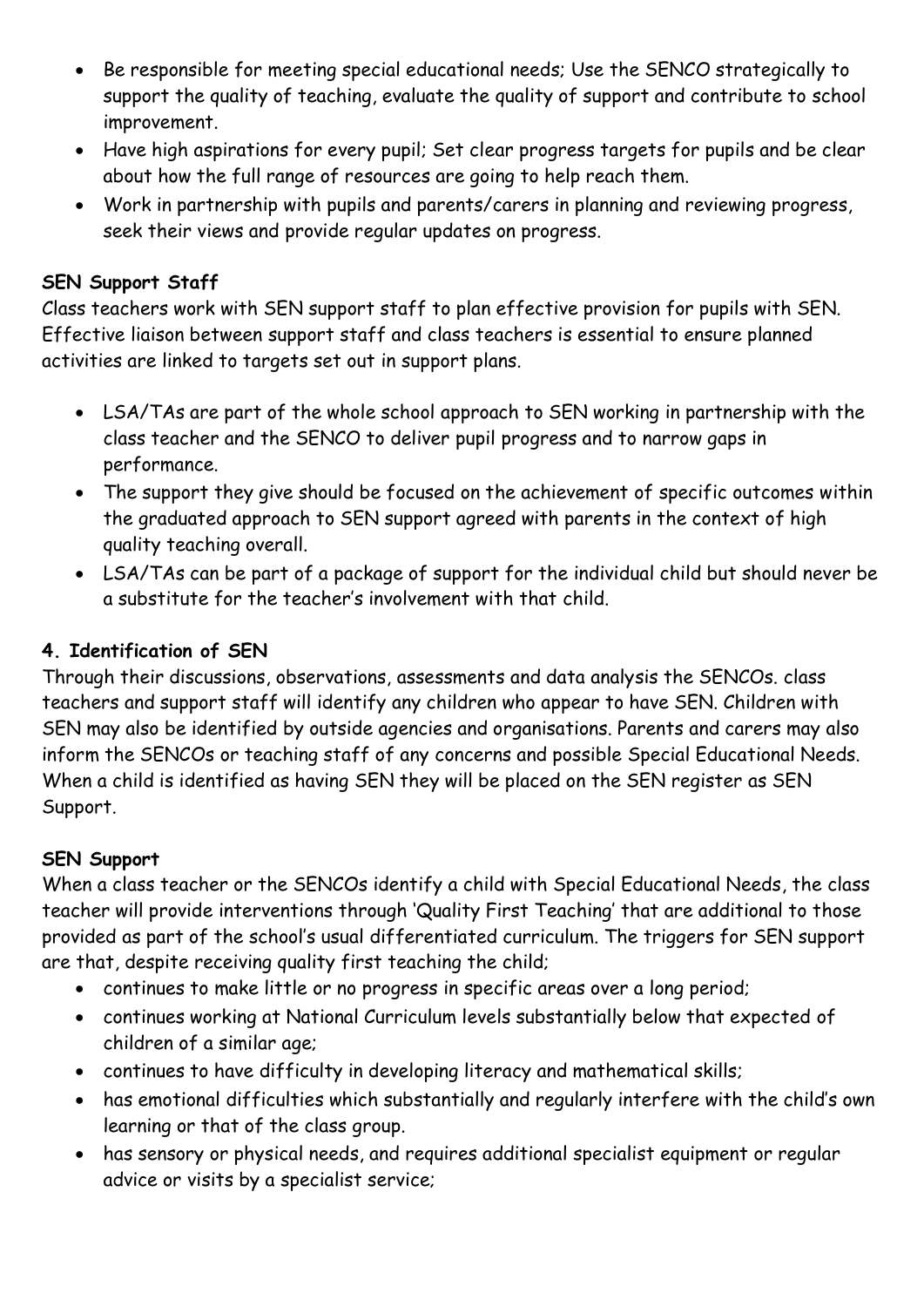• has ongoing communication or interaction difficulties that impede the development of social relationships and cause substantial barriers to learning.

If necessary, the SENCO, in partnership with parents and the child, may refer to outside agencies such as Educational Psychology or Specialist Support Teams for additional support.

#### **Referral for Education, Health and Care Assessment**

Where, despite the school having taken relevant and purposeful action to identify, assess and meet the SEN of a child, or the child has not make expected progress the school or parents should consider requesting an Education, Health and Care Assessment. To inform this decision, the local authority will expect to see evidence of action taken by the school. These include:

- Records of regular interventions, strategies, reviews and their outcomes;
- The pupil's health including the child's medical history where relevant;
- Early Learning Goals and National Curriculum levels of attainment in literacy and mathematics;
- Educational and other assessments, for example from an advisory specialist support teacher or an educational psychologist;
- Views of the parents and of the child;
- Involvement of other professionals such as health, social services or education welfare service.
- Costed provision maps

Parents or school are the only partner who can request an Education, Health and Care Assessment.

# **Education, Health and Care Plan (EHCP)**

An EHCP includes the following and will be reviewed annually:

- The pupil's name, address and date of birth;
- Details of all of the pupils special needs, including health needs;
- Identification of the special educational provision necessary to meet the pupil Special Educational Needs
- Short term targets for the child to work towards;
- Identification of the type and name of the school where the provision is to be made;
- Relevant non-educational needs of the child
- Information on non-educational provision;
- Reports and views of any other specialist involvement.

All children with EHCP will have short term targets set for them that have been established after consultation with parents and the child. An EHCP will be reviewed annually and will last until the child is 25, or all targets are met.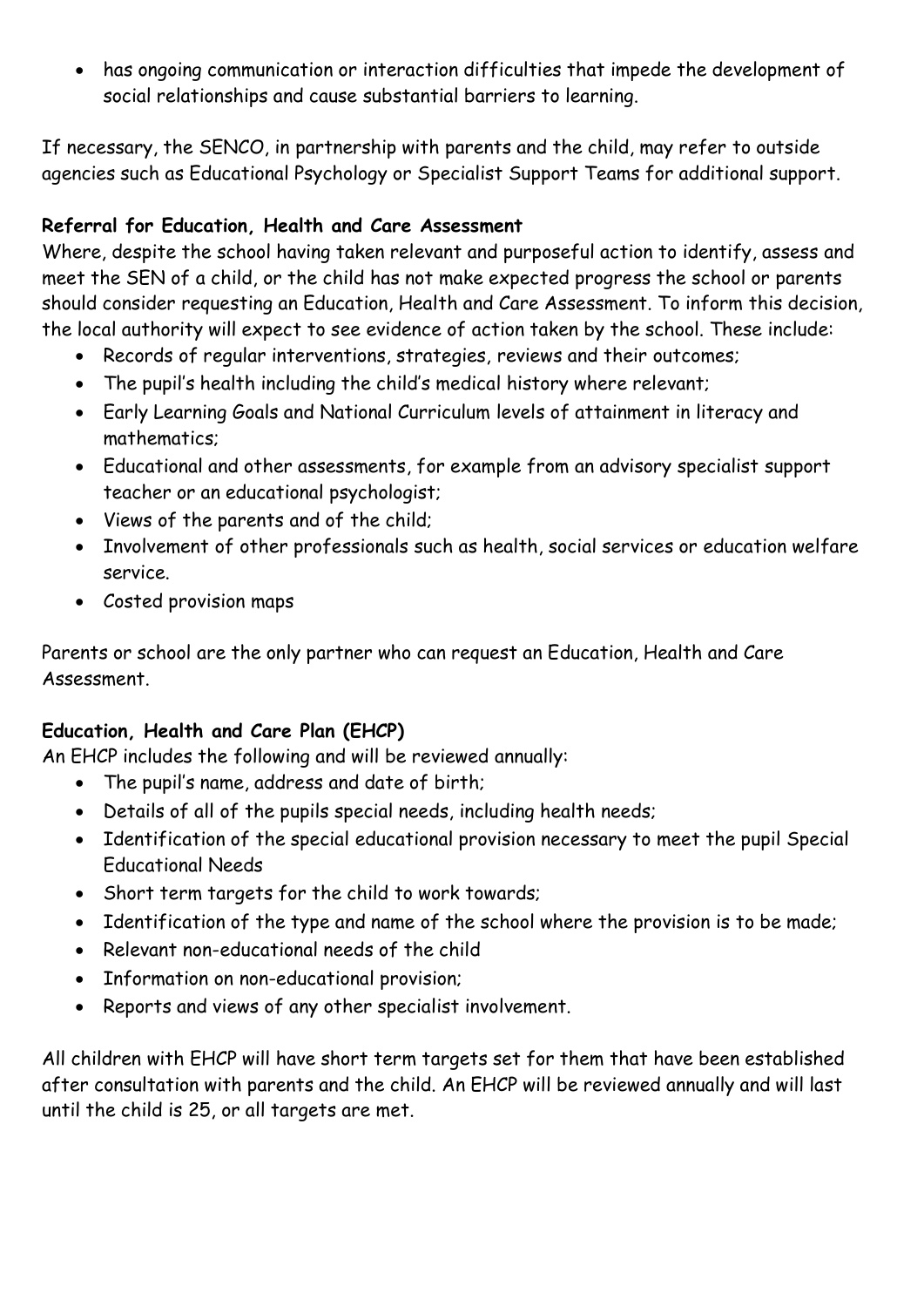#### **5. RECORDING SEN**

Records are kept on all children with SEN, detailing steps taken to support them. Record files are kept by the SENCO.

#### **SEN Register**

This is a file kept by the SENCO. It indicates which children have SEN and what stage they are at. The SENCO maintains the Register as a working document. The Register will state the following;

- Child's name
- Date of Birth;
- Details of SEN;
- Involvement of outside agencies;

# **Medical Register**

The Head Teacher maintains a copy of the Medical Register as the responsible person. Copies will be kept in the school office, easily accessible by first aiders and are available in other areas throughout school. The Medical Register may be amended throughout the year by the class teacher following consultation with their team leader. The SENCOs will become involved should a child's medical attention present a barrier to their learning.

**Pupil Files** are kept up to date by the SENCO.

**Class Teachers** will keep copies of support plans for reference and amend in their short term planning files.

**Transfer of Information** will be the responsibility of the SENCO

# **5. ANNUAL REVIEWS**

It is a statutory requirement for children with an EHCP to have an Annual Review. At Annfield Plain Infant School we hold annual reviews for children with an EHCP and termly reviews for those on SEN support. Parents/Carers and other agencies, where appropriate, are invited to these. Some reviews are part of the Parent/Teacher evenings in the Autumn and Spring Terms. During these reviews, feedback is given about a child's progress and new targets are agreed where necessary.

# **6.STAFF TRAINING**

The school makes an annual audit of training needs for all staff taking into account school priorities as well as personal and professional development. The school is allocated funding from the Standards Fund each year which it may use to meet identified needs. Particular support will be given to Newly Qualified Teachers and other new members of staff.

# **7.POLICY EVALUATION**

The implementation of this policy will be monitored by the Head Teacher/SENCO. It will be reviewed annually.

When reviewing the success of this policy we will take into account;

• Progress of SEN children compared to non-SEN